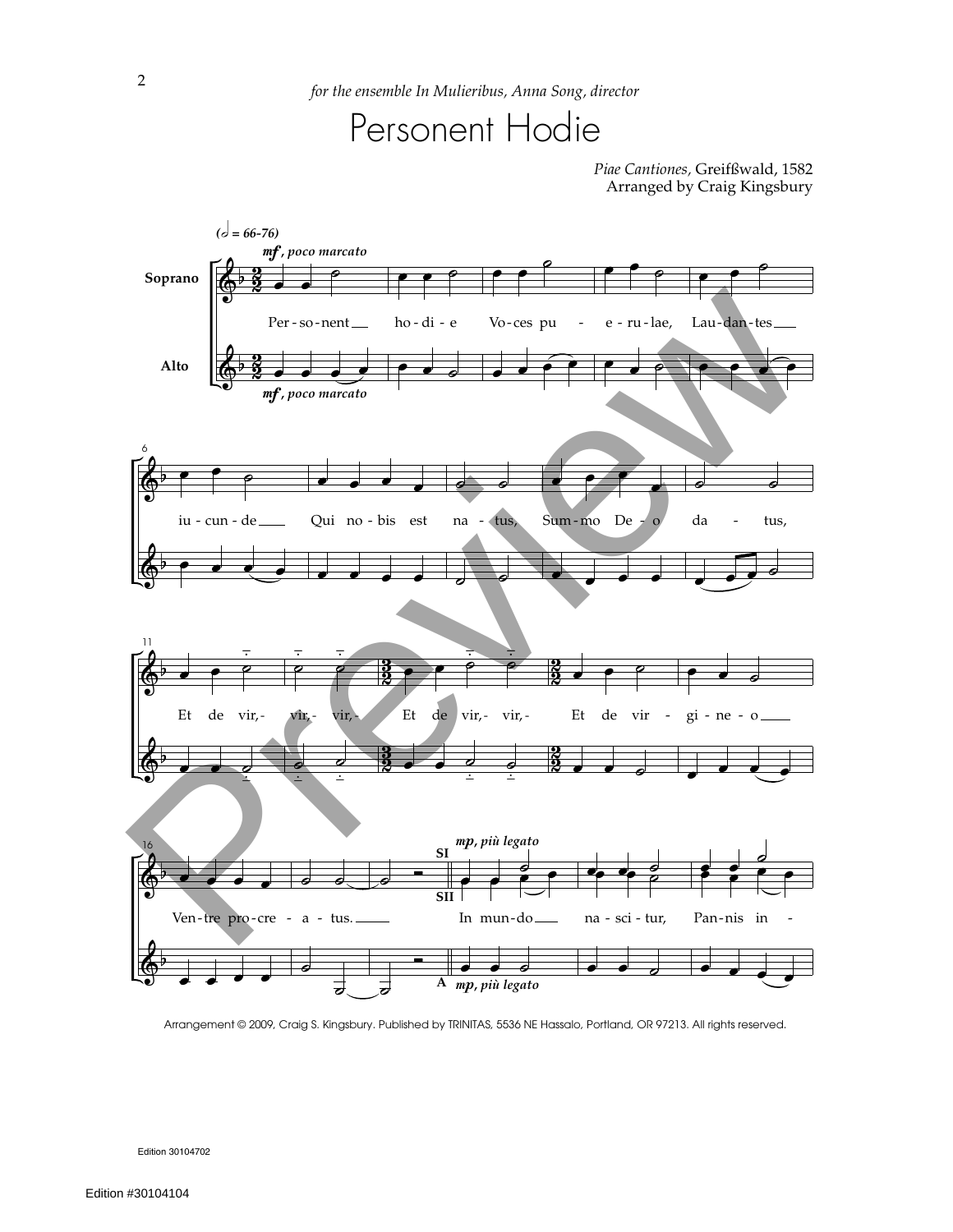

**\*Add some 1st Altos to Soprano II line as needed for balance.**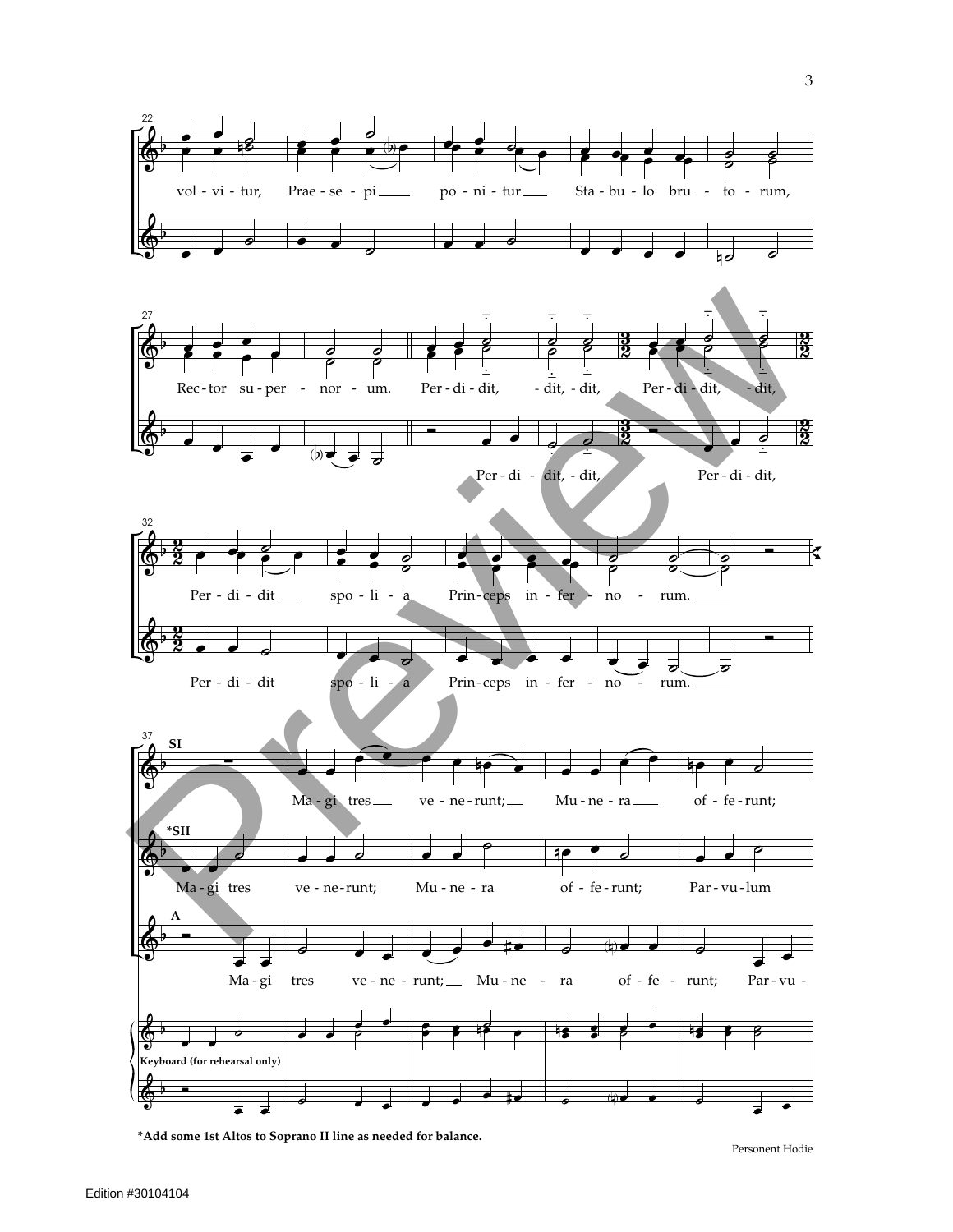

Personent Hodie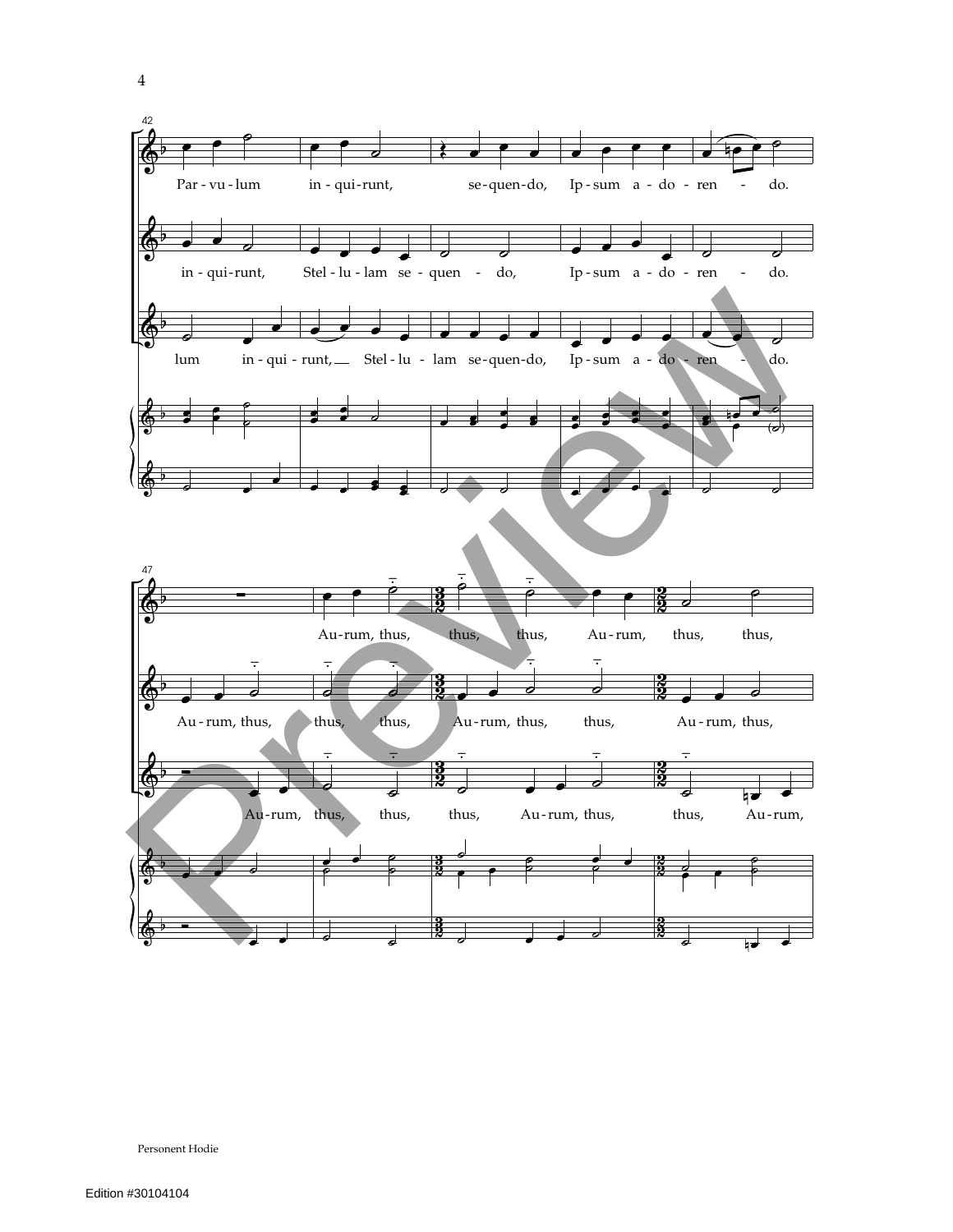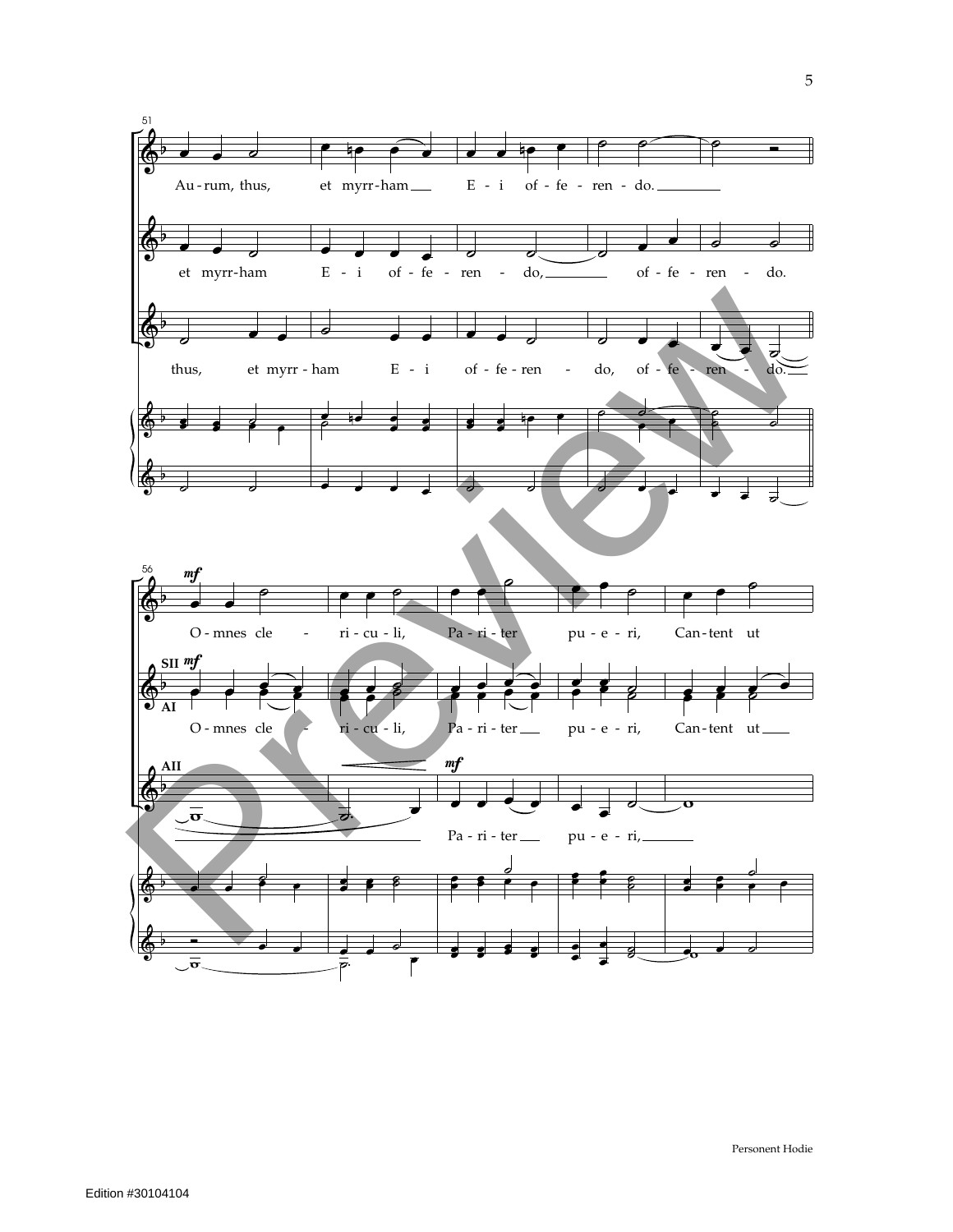

Personent Hodie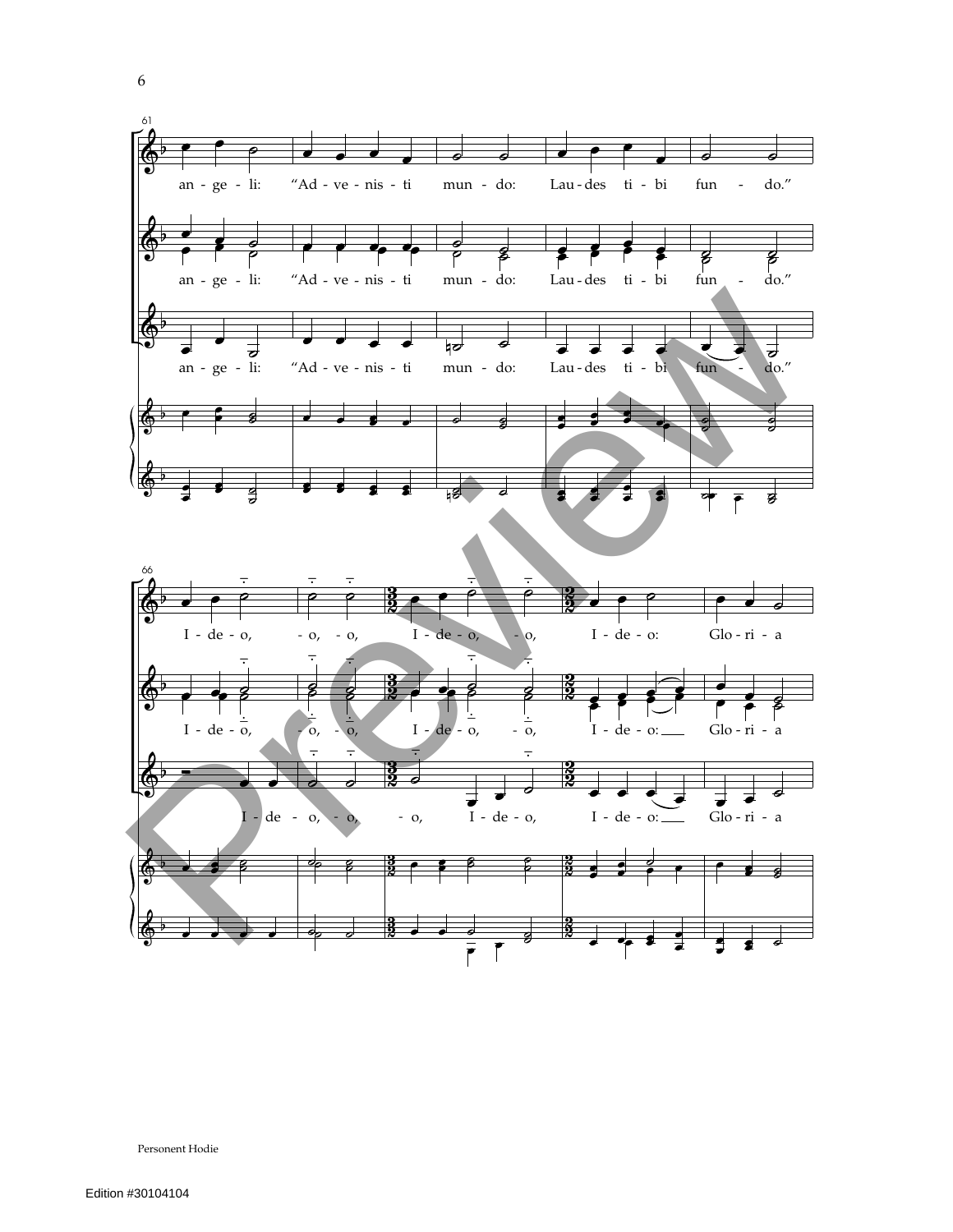